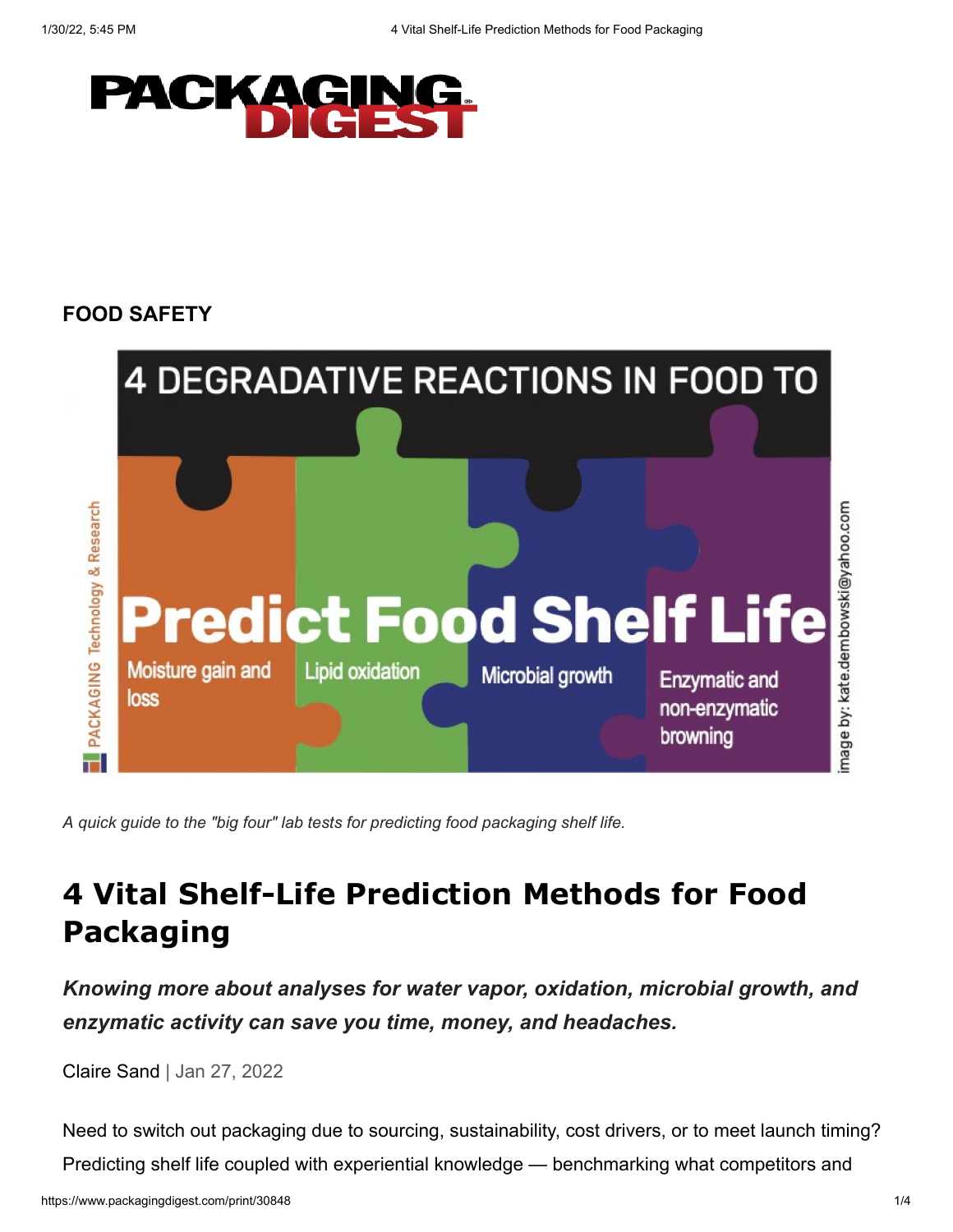current product barriers are, packaging supplier insights, distribution temperature, humidity realities, and considering additional shelf life or product differences — saves time and money.

To predict shelf life, the impact of packaging science-based solutions — active and intelligent packaging and permeability — is measured against the kinetics of these four main food reactions:

**1. Water vapor loss and gain, including during freeze-thaws:** water gain and loss results in the end of shelf life for low moisture foods (crackers) and high moisture foods (grapes). The relationship between moisture and water activity(a<sub>w</sub> and partial pressure of water vapor above food, relative humidity/100) in a moisture sorption isotherm essentially translates food moisture loss and gain to package water vapor permeability and allows the required package barrier to be determined. Predicting the complexities of freeze-thaw cycles - interfacial water is lost, cell walls within food rupture resulting in freezer burn and mushy textures (frozen green beans) — allows for the benefits of high barriers vs. low barriers to be rapidly assessed. Packaging science is center stage. Glass transition temperature (T $_{\rm g}$ ) that governs the temperature and permeation relationship need to be understood when translating the package water vapor typically reported by suppliers at a high temperature to the use temperatures.

**2. Oxidation of unsaturated fats:** the amount of double and triple bonds and antioxidants in food and packaging are used to establish the propensity to oxidize used to predict the required oxygen barrier. For example, better oxygen and light barriers are required when health bars contain more unsaturated fats than saturated fats. When food oxidizes, volatile off-flavors and odors are produced. This creates 2 options:

A. Porous packaging to allow oxidation to occur and release foul odors/flavors or

B. High barrier with a low O2 environment to inhibit oxidation. The material and capital cost difference between these two options can make or break a product's commercial viability. Flavor and nutrient loss are often linked to either moisture or oxygen presence, and predicting the required barrier involves understanding the reaction on a mole-to-mole basis.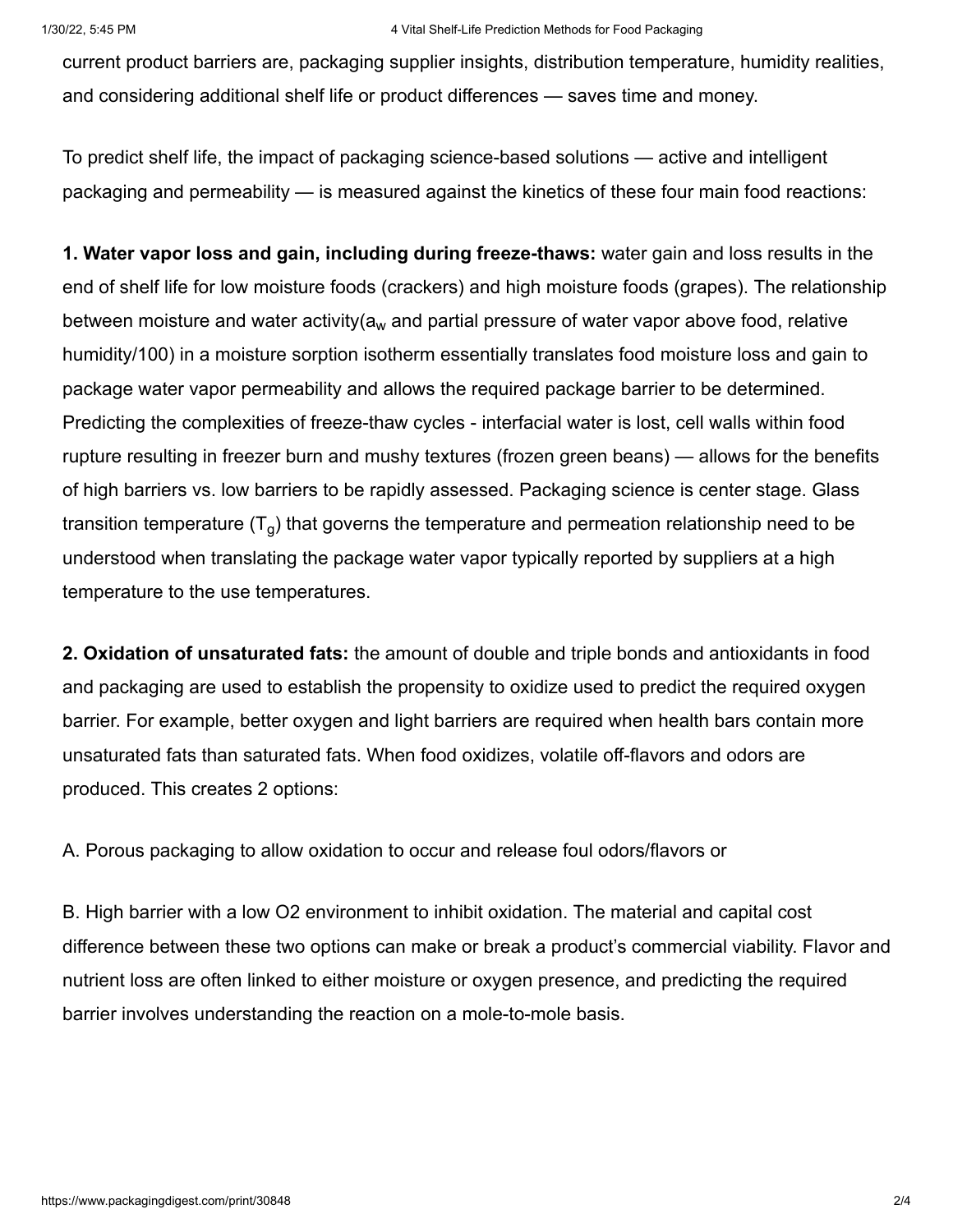**Background image courtesy of Canva** 



**3. Microbial growth of yeast/mold and pathogens:** controlling the growth of pathogens such as *Listeria, E.Coli, Samonella, Campylobacter*) is a major food safety concern. To predict shelf life, microbial growth kinetics and the impact of environmental (temperature, relative humidity, Oxygen) factors are determined. Then the package environment to stall growth is then defined, and shelf life is predicted.

Because pathogens such as *Listeria* are not detectable below 3cfu/ml, predictive microbiology has been applied to define its presence. Accurate shelf-life prediction incorporates different microbial growth kinetics under variable time-temperature conditions. This involved prediction is imperative since the temperature varies during distribution, retail, and consumer refrigerators.

Predicting the impact of active package solutions aids in building the business case for solutions such as packaging that emits sulfur dioxide to reduce fungus in packaged blueberries. Likewise, intelligent packaging is calibrated to mimic microbial growth or measures by-products such as hydrogen sulfide and carbon dioxide to establish the shelf life of individual packaging and secondary packaging or entire pallet loads.

**4. Enzymatic and non-enzymatic activity:** enzymes cause flavor change (lipoxygenase) in unprocessed fruits and vegetables and as frozen meat and poultry are exposed to warm